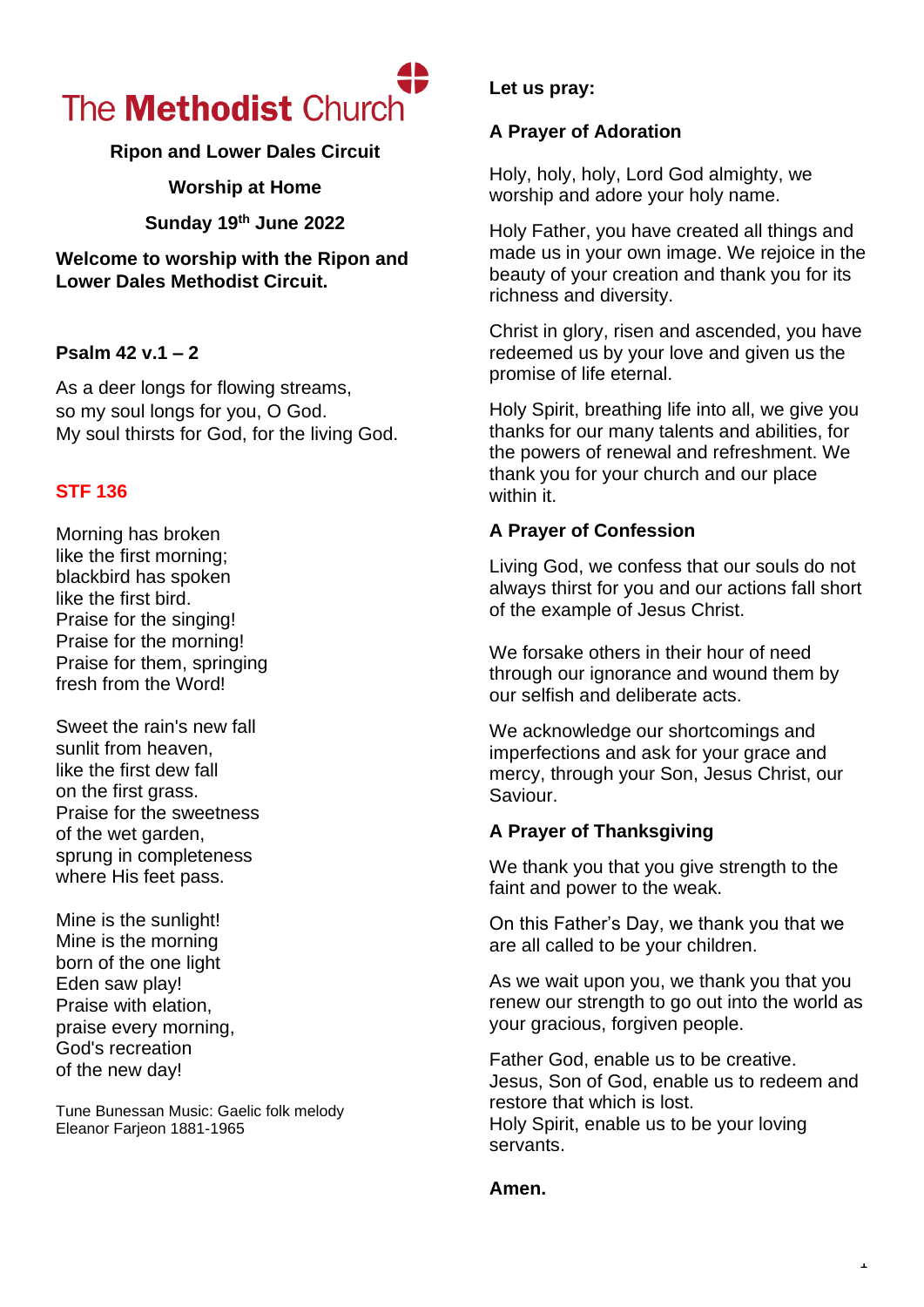# **1 Kings 19 v 1 – 15a**

Ahab told Jezebel all that Elijah had done, and how he had killed all the prophets with the sword. Then Jezebel sent a messenger to Elijah, saying, 'So may the gods do to me, and more also, if I do not make your life like the life of one of them by this time tomorrow.' Then he was afraid; he got up and fled for his life, and came to Beer-sheba, which belongs to Judah; he left his servant there.

But he himself went a day's journey into the wilderness, and came and sat down under a solitary broom tree. He asked that he might die: 'It is enough; now, O Lord, take away my life, for I am no better than my ancestors.' Then he lay down under the broom tree and fell asleep. Suddenly an angel touched him and said to him, 'Get up and eat.' He looked, and there at his head was a cake baked on hot stones, and a jar of water. He ate and drank, and lay down again. The angel of the Lord came a second time, touched him, and said, 'Get up and eat, otherwise the journey will be too much for you.' He got up, and ate and drank; then he went in the strength of that food for forty days and forty nights to Horeb the mount of God. At that place he came to a cave, and spent the night there.

Then the word of the Lord came to him, saying, 'What are you doing here, Elijah?' He answered, 'I have been very zealous for the Lord, the God of hosts; for the Israelites have forsaken your covenant, thrown down your altars, and killed your prophets with the sword. I alone am left, and they are seeking my life, to take it away.'

He said, 'Go out and stand on the mountain before the Lord, for the Lord is about to pass by.' Now there was a great wind, so strong that it was splitting mountains and breaking rocks in pieces before the Lord, but the Lord was not in the wind; and after the wind an earthquake, but the Lord was not in the earthquake; and after the earthquake a fire, but the Lord was not in the fire; and after the fire a sound of sheer silence. When Elijah heard it, he wrapped his face in his mantle and went out and stood at the entrance of the cave. Then there came a voice to him that

said, 'What are you doing here, Elijah?' He answered, 'I have been very zealous for the Lord, the God of hosts; for the Israelites have forsaken your covenant, thrown down your altars, and killed your prophets with the sword. I alone am left, and they are seeking my life, to take it away.' Then the Lord said to him, 'Go, return on your way to the wilderness of Damascus; when you arrive, you shall anoint Hazael as king over Aram.

### **Reflection**

We have just heard part of Elijah's story. Perhaps we need to remind ourselves what went before. On God's command, Elijah renewed the covenant between God and his people, Israel. He put to death the prophets of Baal in what today we would consider an act of ethnic cleansing. These prophets had been introduced to Israel by Queen Jezebel, the wife of King Ahab. Not surprisingly, Queen Jezebel was not happy and threatened to kill Elijah.

So, we find Elijah, prophet of God, on the run, in search of safety and sanctuary. As he flees, he rests under a tree and is miraculously fed. He then travels to Mount Horeb (sometimes known as Sinai) where, of course, God had given Moses the law and commandments and also made covenant with Israel. Finding refuge in a cave on Horeb, Elijah sees and hears the pyrotechnics of earthquake, wind and fire, followed by the still, small voice or murmuring sound of God, asking 'What are you doing here Elijah?'

So, what has this all got to say to us today? Presumably most of us will not find ourselves in Elijah's predicament! I imagine, however, that we all have had times when we have wanted to run away because we have caused the problem. On other occasions, we simply don't want to face what life is throwing at us. I am sure that this all sound familiar.

Where, then, are our metaphorical 'caves' of refuge and sanctuary? For me, during the pandemic, it was my garden and walks by the Ure and Skell here in Ripon. I also love walking by the sea, whether or not there is a cave! In places such as these, it is possible for me to hear 'God's still, small voice'.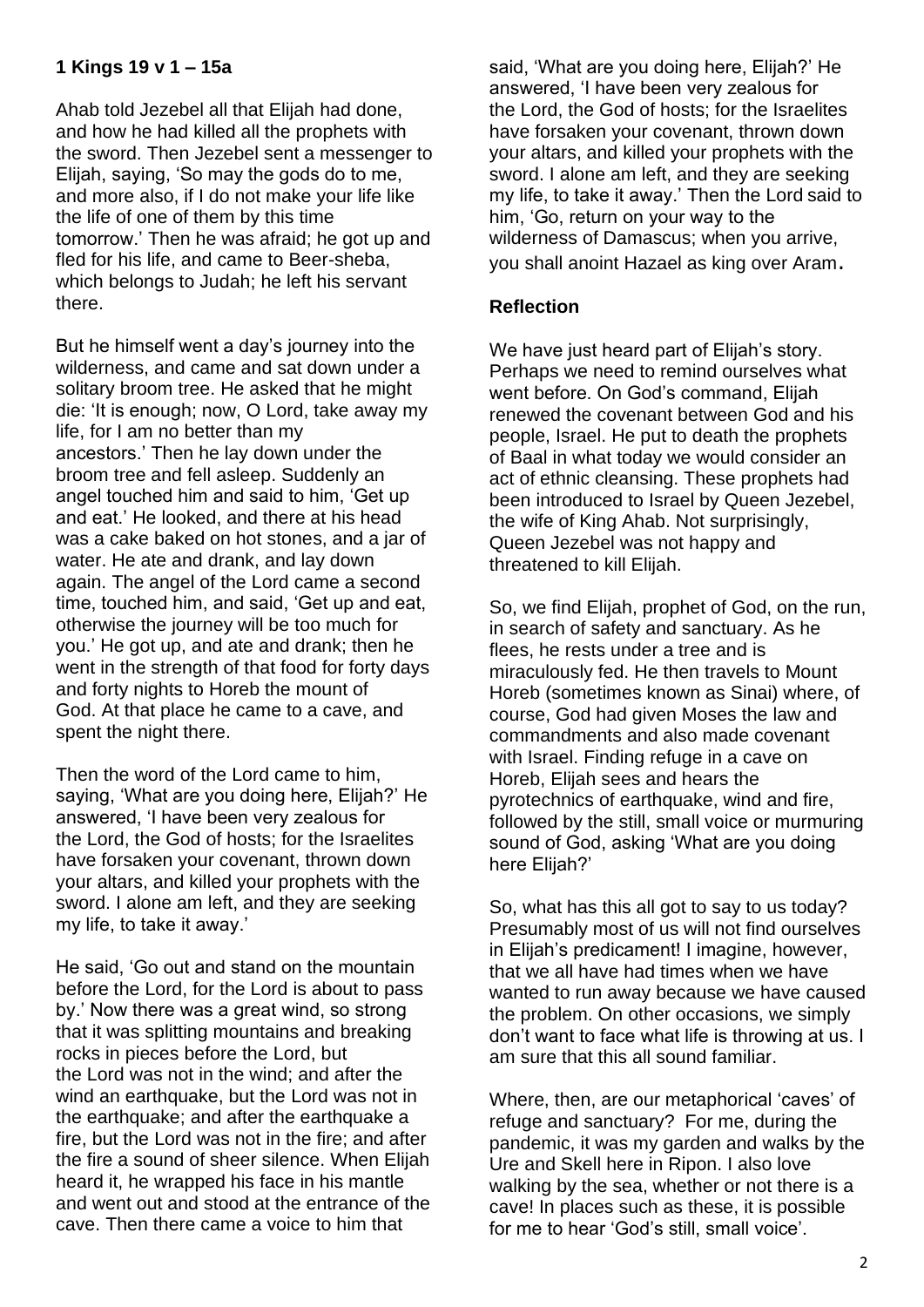Perhaps you would like to give thanks for your places of refuge during Lockdown. Now that we can travel further, where do you seek to find safe and sacred space? On the other hand, sacred spaces may be more to do with people, rather than places. In times of trouble, we often find solace with family and friends.

I often think of the church as a cave. For many, it is a sacred space of refuge and sanctuary. I have a friend who often tells me that the church is her family. That might be true for you. Like Elijah, who was fed during his flight in the wilderness, we too find that God nourishes us by word and sacrament.

In our sacred and holy spaces, wherever the still, small voice is heard, God calls us by name, as he did Elijah. Like Elijah, the past has made us who are. God takes all that we are and calls us onward and forward. Thus, we can thank God for his providential care, which has led and guided us through '*all the changing scenes of life'.*

Amen

# **StF 638**

Through all the changing scenes of life, in trouble and in joy, the praises of my God shall still my heart and tongue employ.

Of his deliverance I will boast, till all that are distressed from my example comfort take, and charm their griefs to rest.

O magnify the Lord with me, with me exalt his name; when in distress to him I called. he to my rescue came.

The hosts of God encamp around the dwellings of the just; deliverance he affords to all who on his succour trust.

O make but trial of his love; experience will decide how blessed are they, and only they who in his truth confide.

Fear him, you saints, and you will then have nothing else to fear; make you his service your delight, your wants shall be his care.

Tune: George Thomas Smart (1776 – 1867) Words based on Psalm 34 Nahum Tate (1652 – 1715) Nicholas Brady (1659 – 1726)